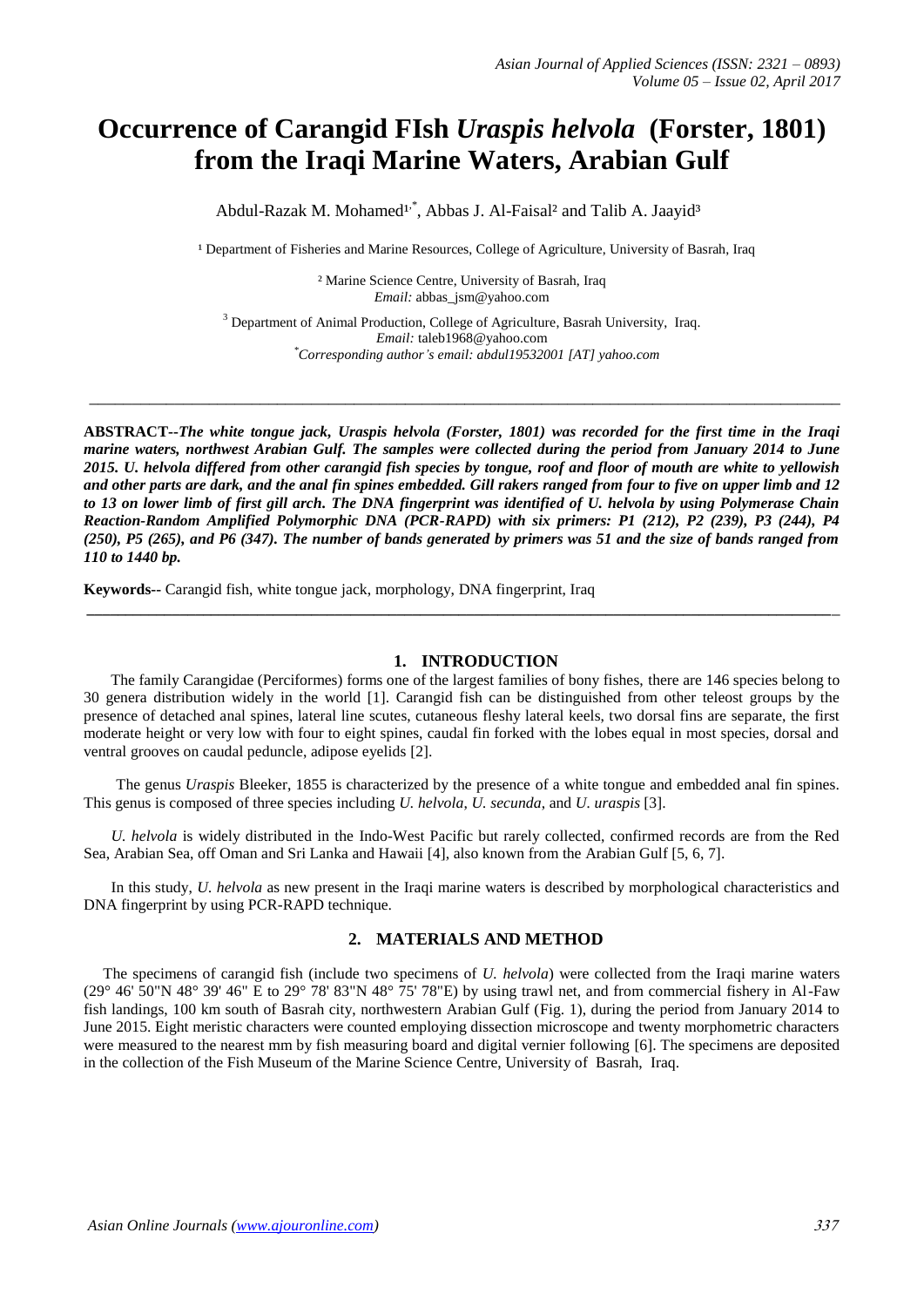

**Figure 1**: Map elucidating sampling locations from the Iraqi marine waters.

 Genomic DNA was extracted from 20 mg of muscle tissues of the species, according to Invitrogen kit instructions (Pure linkgenomic DNA kit, USA). Six primers were used in PCR-RAPD technique which were as follow: P1 (212): GCT GCG TGA C, P2 (239): CTG AAG CGG A, P3 (244): CAG CCA ACC G,P4 (250): CGA CAG TCC C, P5 (265): CAG CTG TTC A and P6 (347): TTG CTT GGC G (Murakami *et al*. 2007). PCR was performed in a total volume of 25 μL, containing 12.5 μL master mix, 2 μL primer, 3 μL genomic DNA, 7.5 μL distilled water. PCR cycling conditions were 94°C, 1.5 min for initial denaturation, then 40 cycles of 38° C, 2 min, 72° C, 2 min, 91° C, 1 min. An additional step of 72°C (5 min) was performed for final extension. Amplification products were analyzed by 1.5% agarose gels electrophoresis (80 V and 50 min) and staining with ethidium bromide. The samples migrated with the 100 bp ladder. Gel profile was checked by UV transilluminator and photographs were taken by Photonyx S 140 direct copy system (NyxTechnik Company, USA).

 The RAPD product of *U. helvola* and five species of carangid fish (*Alepes djedaba*, *A. kleinii*, *A. vari*, *[Seriolinan](http://researcharchive.calacademy.org/research/ichthyology/catalog/fishcatget.asp?genid=7799)igro [fasciata](http://researcharchive.calacademy.org/research/ichthyology/catalog/fishcatget.asp?genid=7799)* and *[Trachinotus](http://researcharchive.calacademy.org/research/ichthyology/catalog/fishcatget.asp?genid=598) [mookalee](http://researcharchive.calacademy.org/research/ichthyology/catalog/fishcatget.asp?spid=34734)*) were compared. The genetic similarity (GS) between the species was computed based on pair comparison between them for primers using the following formula [8]:  $GSxy = 2 Nxy / ( Nx + Ny )$ 

where, Nx and Ny were the number of bands in individuals X and Y. Nxy was the number of shared bands. The similarity values were converted into genetic distance using the formula:  $D=1 - GS$ .

# **3. RESULTS**

*[U.](http://researcharchive.calacademy.org/research/ichthyology/catalog/fishcatget.asp?genid=2298) [helvola](http://researcharchive.calacademy.org/research/ichthyology/catalog/fishcatget.asp?spid=34406)* (Fig. 2) was recorded for the first time in the Iraqi marine waters, which belong to the following classification section:

Class: Actinopterygii Order: Perciformes Family: Carangidae Genus: *Uraspis* (Bleeker, 1855) Species: *U. helvola* (Forster, 1801) *Scomber helvolus* Forster, 1801 *Caranx helvolus* Cuvier and Valenciennes, 1833 *Uraspis helvola*Williams, 1961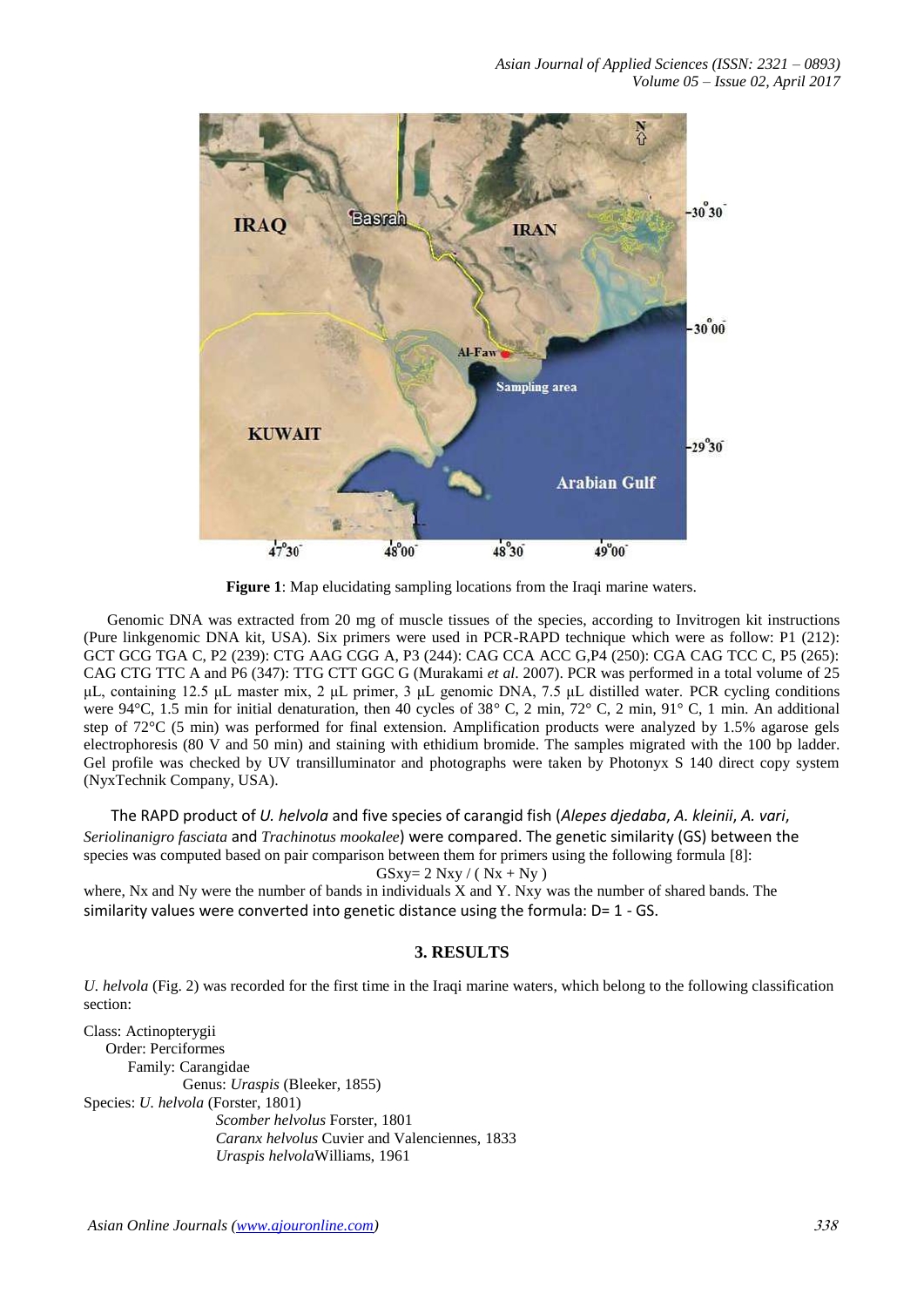

**Figure 2**: *[U.](http://researcharchive.calacademy.org/research/ichthyology/catalog/fishcatget.asp?genid=2298) [helvola](http://researcharchive.calacademy.org/research/ichthyology/catalog/fishcatget.asp?spid=34406)* from the Iraqi marine waters.

### **3.1 Morphological description**

 Tables (1 and 2) show the morphometric and meristic characteristics of *[U.](http://researcharchive.calacademy.org/research/ichthyology/catalog/fishcatget.asp?genid=2298) [helvola](http://researcharchive.calacademy.org/research/ichthyology/catalog/fishcatget.asp?spid=34406)*, body oblong 50.35 - 52.29% in standard length and compressed 13.93 - 15.51%, dorsal profile strongly convex, ventral profile slightly convex to isthmus. Teeth in both jaws are small. Snout length ranged from 11.94 to 12.53%. Eye diameter ranged from 8.51 to 8.71%. Gill rakers ranged from four to five on upper limb and 12 to 13 on lower limb of first gill arch. Two dorsal fins, the first with eight spines, followed 27 rays, anal fin with two embedded detached spines followed by 21 rays. Total vertebrae are 23 (Fig. 3). Color of tongue, roof and floor of mouth are white, the rest blue-black, head dusky to black, body dusky to black dorsally, lighter below and with wide, dark bands and narrow pale interspaces.

**Table 1:** Morphometric characters of *[U.](http://researcharchive.calacademy.org/research/ichthyology/catalog/fishcatget.asp?genid=2298) [helvola](http://researcharchive.calacademy.org/research/ichthyology/catalog/fishcatget.asp?spid=34406)* from the Iraqi marine waters.

| Morphometric characters         | Range           | Mean  | <b>SD</b> |
|---------------------------------|-----------------|-------|-----------|
| Total length (mm)               | $233.0 - 245.0$ | 239.0 | 8.49      |
| Fork length (mm)                | $200.0 - 210.0$ | 205.0 | 7.07      |
| Standard length (mm)            | $168.0 - 178.0$ | 173.0 | 7.07      |
| Body depth % in SL              | $50.35 - 52.29$ | 51.32 | 1.37      |
| Body width % in SL              | $13.93 - 15.51$ | 14.72 | 1.11      |
| Head length % in SL             | $33.65 - 35.44$ | 34.54 | 1.27      |
| Head depth % in SL              | $36.17 - 37.98$ | 37.08 | 1.28      |
| Head width % in SL              | 15.57 - 15.74   | 15.65 | 0.12      |
| Snout length % in SL            | $11.94 - 12.53$ | 12.24 | 0.41      |
| Eye diameter % in SL            | $8.51 - 8.71$   | 8.61  | 0.14      |
| Interorbital distance % in SL   | $9.95 - 11.01$  | 10.48 | 0.75      |
| Predorsal length % in SL        | $34.11 - 35.84$ | 34.97 | 1.23      |
| Postdorsal length % in SL       | $6.29 - 6.60$   | 6.44  | 0.21      |
| $1st$ Dorsal fin length % in SL | 12.24 - 12.65   | 12.45 | 0.29      |
| $2nd$ Dorsal fin length % in SL | 52.96 - 54.01   | 53.48 | 0.74      |
| Anal fin length % in SL         | $35.16 - 41.54$ | 38.35 | 4.51      |
| Pectoral fin length % in SL     | $36.53 - 39.41$ | 37.97 | 2.04      |
| Pelvic fin length % in SL       | $19.79 - 22.17$ | 20.98 | 1.69      |
| Caudal peduncle length % in SL  | $7.01 - 8.24$   | 7.63  | 0.87      |
| Caudal peduncle depth % in SL   | $5.52 - 5.99$   | 5.76  | 0.34      |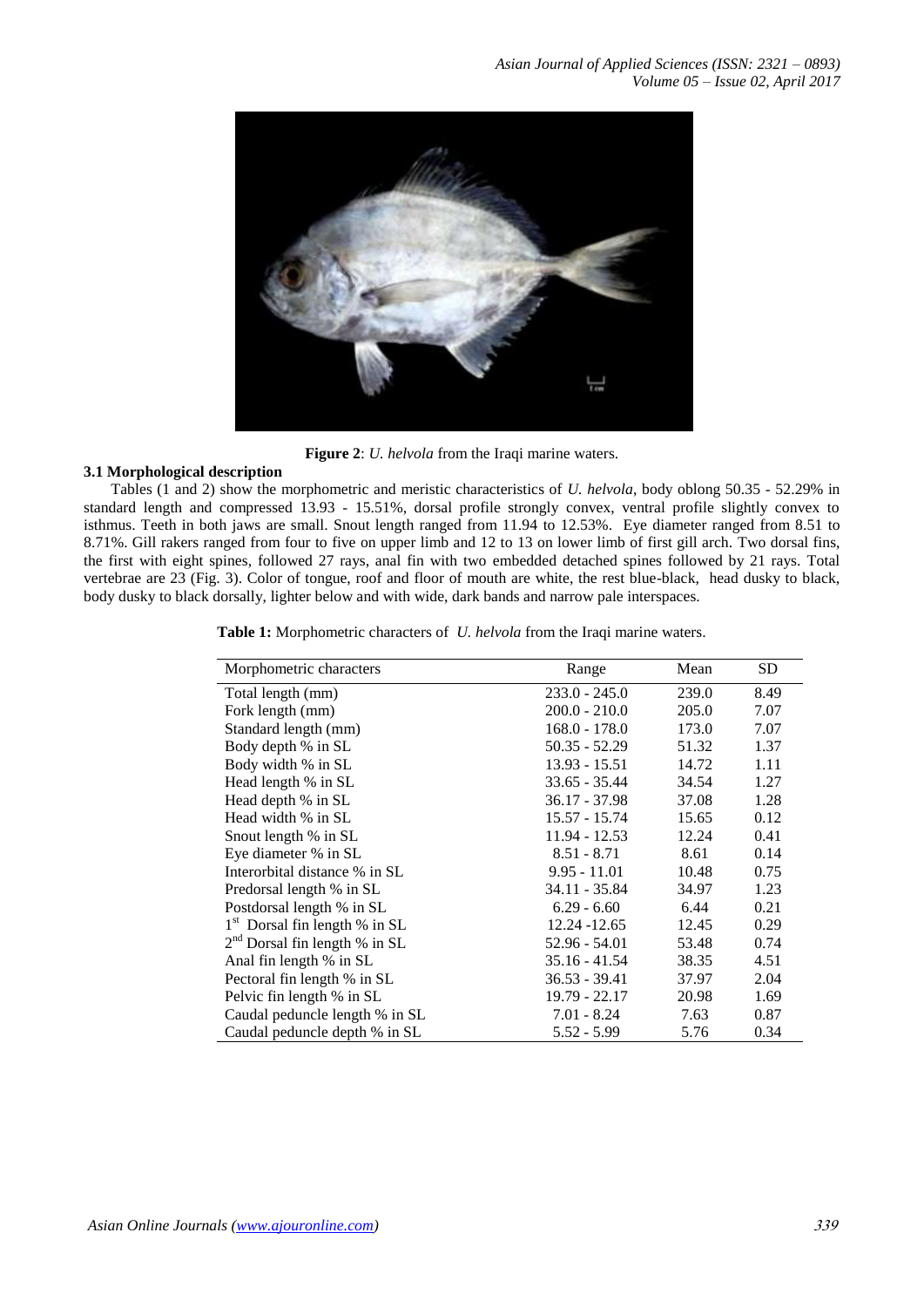| Meristic characters   |            | Range     | Mean | <b>SD</b> |
|-----------------------|------------|-----------|------|-----------|
| 1st Dorsal fin spines |            | $8 - 8$   | 8    |           |
| 2nd Dorsal fin rays   |            | $27 - 27$ | 27   |           |
| Anal fin              | spines     | $2 - 2$   | 2    |           |
|                       | rays       | $21 - 21$ | 21   | $\theta$  |
| Pectoral fin rays     |            | $22 - 23$ | 22.5 | 0.71      |
| Pelvic fin rays       |            | $5 - 6$   | 5.5  | 0.71      |
| Gill rakers           | upper limb | $4 - 5$   | 4.5  | 0.71      |
|                       | lower limb | $12 - 13$ | 12.5 | 0.71      |
| Vertebrae             |            | $23 - 23$ | 23   |           |

**Table 2:** Meristic characters of *[U.helvola](http://researcharchive.calacademy.org/research/ichthyology/catalog/fishcatget.asp?genid=2298)*from the Iraqi marine waters.



**Figure 3:** Vertebral column of *[U.](http://researcharchive.calacademy.org/research/ichthyology/catalog/fishcatget.asp?genid=2298) [helvola](http://researcharchive.calacademy.org/research/ichthyology/catalog/fishcatget.asp?spid=34406)*.

# **3.2 DNA fingerprint**

 The DNA fingerprint was identified of *[U.](http://researcharchive.calacademy.org/research/ichthyology/catalog/fishcatget.asp?genid=2298) [helvola](http://researcharchive.calacademy.org/research/ichthyology/catalog/fishcatget.asp?spid=34406)* using Polymerase Chain Reaction-Random Amplified Polymorphic DNA (PCR-RAPD). In this study, six primers were selected to identify species showed evident banding patterns and distinguishable differences between *[U.](http://researcharchive.calacademy.org/research/ichthyology/catalog/fishcatget.asp?genid=2298) [helvola](http://researcharchive.calacademy.org/research/ichthyology/catalog/fishcatget.asp?spid=34406)* and five species of carangid fish (Fig. 4). The number of bands generated was 51 in *[U.](http://researcharchive.calacademy.org/research/ichthyology/catalog/fishcatget.asp?genid=2298) [helvola](http://researcharchive.calacademy.org/research/ichthyology/catalog/fishcatget.asp?spid=34406)*, size of bands ranged from 110 to 1440 bp. The genetic similarity was 0.29 with *A. djedaba*, 0.25 with *A. kleinii*, 0.24 with *A. vari*, 0.23 with *[S.](http://researcharchive.calacademy.org/research/ichthyology/catalog/fishcatget.asp?genid=7799) [nigrofasciata](http://researcharchive.calacademy.org/research/ichthyology/catalog/fishcatget.asp?spid=34988)* and 0.36 with *[T.](http://researcharchive.calacademy.org/research/ichthyology/catalog/fishcatget.asp?genid=598) [mookalee](http://researcharchive.calacademy.org/research/ichthyology/catalog/fishcatget.asp?spid=34734)* while the genetic distance among them were 0.70, 0.74, 0.76, 0.76 and 0.63, respectively.



**Figure 4:** PCR-RAPD products using P1 (212), P2 (239), P3 (244), P4 (250), P5 (265), and P6 (347) primers. (1: *A. djedaba*, 2:*A. kleinii*, 3:*A. vari*, 4:*S. nigrofasciata*, 5: *T. mookalee* and 6: *U. helvola*).(L:100 bp ladder).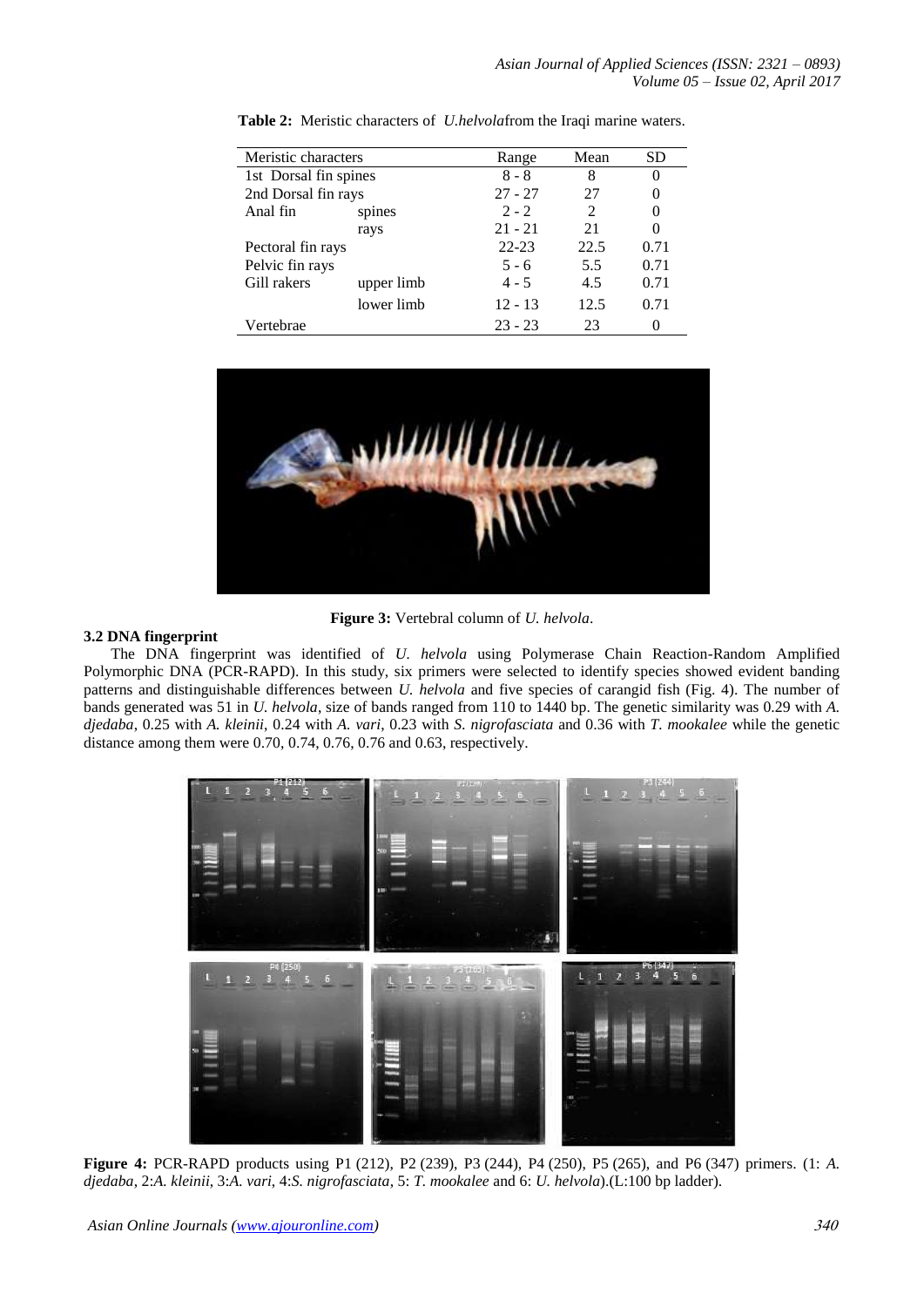#### **4. DISCUSSION**

 The present study showed a new record of *U. helvola* in the Iraqi marine waters for the first time. Although it known from the Arabian Gulf, but the environment of Iraqi marine waters are quite different in compare with the remaining parts of the Arabian Gulf. The Iraqi marine waters affects by freshwater of the Shatt Al-Arab River, which is formed by the confluence of Euphrates and Tigris rivers, in addition to Karun River. The Shatt Al-Arab River and its associated marshes present potential sources of nutrients, organics and pollutants [9].

 Meristic and morphometric characteristics of *U. helvola* were agreement with the results of [4] and [3] when they showed that *U. helvola* could be characterized by body oblong and compressed, dorsal profile strongly convex, ventral profile slightly convex to isthmus, total gill rakers range from 19 to 24, two dorsal fins, the first with eight short slender spines followed by 25 to 30 soft rays, anal fin with two detached spines (embedded and not apparent in all but very young) followed by 19 to 22 soft rays, pectoral fin falcate, reaching to beyond function of straight and curved lateral line in bigger specimens pelvic fins very long in young but becoming relatively shorter with age.

 Carangid fish are noted for the changes they undergo with growth, and these changes have likely been responsible for misidentification of specimens and contributed to some of the general taxonomic confusion that has occurred. In the case of *U. helvola*, fish below 150 mm SL possess both anterior and posterior retrosescutes and middle antrosescutes, but in larger fish the antrosescutes have gradually transformed and only retrosescutes are present [10]. [11] recognized two species of *Uraspis* and distinguished them as follows:

1- a: Pelvic always longer than half length of pectoral, some teeth distinctly and strongly curved, some scute points antrose with age …… *U. uraspis.*

1- b: Pelvic shorter than half length of pectoral, teeth erect, hardly recurved, scute points retrose ….. *U. helvola.*

 But [12] Reuben (1968) shows that all the characters used by [11] to distinguish the two species can be seen in the same individual at different stages of growth. Furthermore, it is also found during her study of *U. helvola* that some specimens with pelvic fins less than half length of pectoral fins have a few scutes reversed.

 The analysis of RAPD results has found a wide range of applications in gene mapping, population genetics and molecular evolutionary genetics. Thus could be attributed to their efficiency in generating large numbers of markers in a short period [13]. The fingerprinting technique is important since it is relatively easy to obtain valuable data, reliable and simple to set up [14]. DNA fingerprinting of *U. helvola* and five species of carangid fish revealed a genetic variation between them which were evident by the number and size of amplified bands. Obtained results are in accordance with the results of [15], when they proved the genetic variation between two hybrids of carangid fishes of the genus *Caranx* employing same primers. RAPD technique was successfully used to detect the genetic variation between different fish species. [16] used PCR-RAPD technique with seven decamere primers to identify eight cyprinid fish species from Shatt Al-Arab River, southern Iraq. [17] evaluates common patterns of genetic variations among two species of carangid fish in Iraq using the same technique. It can be concluded that our results proved the reliability and viability based on morphological features and molecular technique to identify *U. helvola*as new records in the marine waters of Iraq.

#### **5. CONCLUSION**

 This study revealed the present of the white tongue jack*, Uraspis helvola* (Forster, 1801) for the first time in the Iraqi marine waters, northwest Arabian Gulf.

#### **6. REFERENCES**

- [1] Eschmeyer WN, Fong JD, ["Species by family/subfamily in the Catalog of Fishes](http://researcharchive.calacademy.org/research/ichthyology/catalog/SpeciesByFamily.asp)*",* California Academy of Sciences. www.calacademy.org (15 Feb. 2015), 2015.
- [2] Smith-Vaniz WF, "Carangidae". In: W. Fischer, W. and G. Bianchi, G. (Eds). FAO species identification sheets for fishery purposes*.* Western Indian Ocean Fishing Area 51. vol. 1. FAO, Rome, 1984.
- [3] Yeo, Kim "New record of *Uraspis uraspis* and re-description of *Uraspis helvola* (Pisces: Carangidae) from Korea", Korean Journal of Ichthyology, vol. 28, no. 1, pp. 57-64, 2016.
- [4] Carpenter KE, Niem VH, "FAO species identification guide for fishery purposes*.* The living marine resources of the Western Central Pacific. vol. 4. Bony fishes part 2 (Mugilidae to Carangidae). Rome, FAO., pp: 2069-2790, 1999.
- [5] Assadi H, Dehgani RP, "Atlas of the Persian Gulf & the Sea of Oman Fishes*"*, Iranian Fisheries Research and Training Organization, p. 226, 1997.